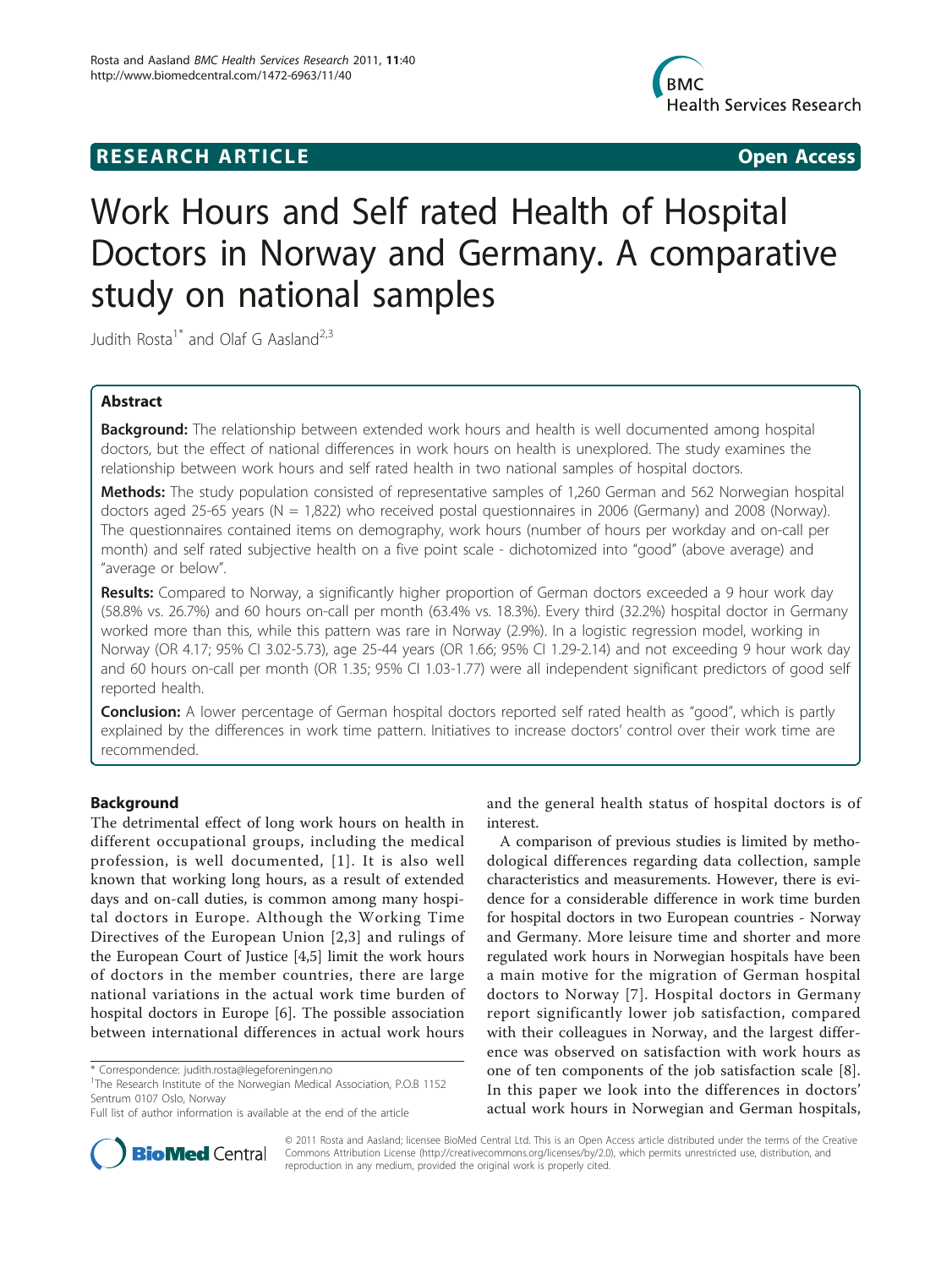and whether this difference is associated with self rated health.

It is feasible to perform reliable and comparable analyses in these two countries. The general health status of the populations in Norway and Germany, expressed by life expectancy at birth and estimated percentage of life lived in good health or free of disability are similar [\[9](#page-5-0)].

The effort-recovery model [[10](#page-5-0)] explains the relationship between long work hours and poor health. It implies that long hours can lead to insufficient recovery, which in turn may cause various health problems [[1\]](#page-5-0). Other theoretical models have assumed that the number of hours worked is directly related to stress [[11](#page-5-0)], which may challenge the doctors' mental and physical health. Excessive work hours and insufficient rest periods are commonly known to be exhausting. Consequently, previous investigations have tended to concentrate on the effect of work hours on mental health such as fatigue, mood changes, sleep disturbance and burnout [[12\]](#page-5-0). Most studies have focused on specific positions or specialties, while little attention has been given to the whole group of hospital doctors [\[13,14](#page-5-0)].

The aim of this study is to examine and compare the associations between actual work hours and self rated health in national samples of Norwegian and German hospital doctors. We expect to find that hospital doctors in Germany report longer work hours and poorer health than their colleagues in Norway.

To our knowledge, no comparative study like this has been done; hence this study may be of importance in the present discussion on doctors' work hours [[6,15](#page-5-0)] and health [\[14,16\]](#page-5-0).

# Methods

#### Data collection and sample

In Germany a 12 page postal questionnaire was sent in September/October 2006 from the German Hospital Institute to 3,295 hospital doctors, with no reminders. In Norway a 14 page postal questionnaire was sent in October and November 2008 to 1,650 doctors of all kinds, with one reminder. Both The German Hospital Institute and The Research Institute of The Norwegian Medical Association are independent research institutes with experience in surveys on doctors' health and work conditions. The response rates were 58.2% (1,917/3,295) in Germany and 65.0% (1,072/1,650) in Norway, of which 592 were hospital doctors. Age between 25 and 65 years and working in a hospital setting with a traditional work pattern - day time work usually combined with on-call duties - were inclusion criteria. The final sample comprised 1,822 respondents, 1,260 in Germany and 562 in Norway.

#### Questionnaire and measurement

Both the German and the Norwegian questionnaire included a question on the average number of work hours per day: "On an average work day, how many hours do you work (including overtime, excluding on-call duties)". In addition, the average number of hours oncall per month was recorded, in Norway with the question: "In an average month, about how many hours do you have on-call duties?", in Germany with a similar question: "In an average month, about how many oncall duties do you have on weekday and weekend? About how many hours are you on-call duty on a weekday and weekend?" The standard full time workweek is between 38-40 hours in Norway and 40-42 hours in Germany [[17,18](#page-5-0)], and almost all our respondents worked at least this much. Only doctors working full time were included in the study.

Work hours of most hospital doctors in Norway, Germany and in other countries consist of hours at work days and on call duties. Work hours among hospital doctors can be measured by using a composite index of hours at work day and on-call duties [[14](#page-5-0),[19](#page-5-0)]. Our hypothesis is that German hospital doctors report longer work hours and poorer health than their Norwegian colleagues. For the purpose of this study we made a distinction between the doctors who worked both more than 9 hours per day and more than 60 hours on-call per month, and those who did not. Since very few Norwegian doctors meet these criteria we denote not having this pattern of long hours for the "Norwegian work time pattern".

Health was measured by a single question: "In general, would you say your health is (G: Wie würden Sie Ihren gegenwärtigen Gesundheitszustand beschrieben? N: Stort sett, vil du si at din helse er:) with response alternatives in Germany very good (1: sehr gut), good (2: gut), average (3: zufriedenstellend, synonym for durchschnittlich [\[20](#page-5-0)]), less good (4: weniger gut) , and poor (5: schlecht) and in Norway good (1: god), fairly good (2: nokså god), average (3: middels), rather poor (4: nokså dårlig), and poor (5: dårlig). The wording of the two highest response levels differed in the two countries; "very good" and "good" in Germany and "good" and "fairly good" in Norway. However, the middle (average) level is the same, as are the levels below. Hence we dichotomized the original five response levels into "good" (above average; categories 1, 2) and "average or below" (categories 3-5).

The question on self rated health is thoroughly validated and widely used in Norwegian [[21\]](#page-5-0), German and other surveys [[22\]](#page-5-0). It is also considered to be a good indicator of mortality risk, morbidity, and general health status [[21](#page-5-0)-[23\]](#page-5-0).

# Analyses

We compared proportions by Pearson's Chi-square test and interval variables (age) by calculating 95% confidence intervals. Logistic regression analyses were used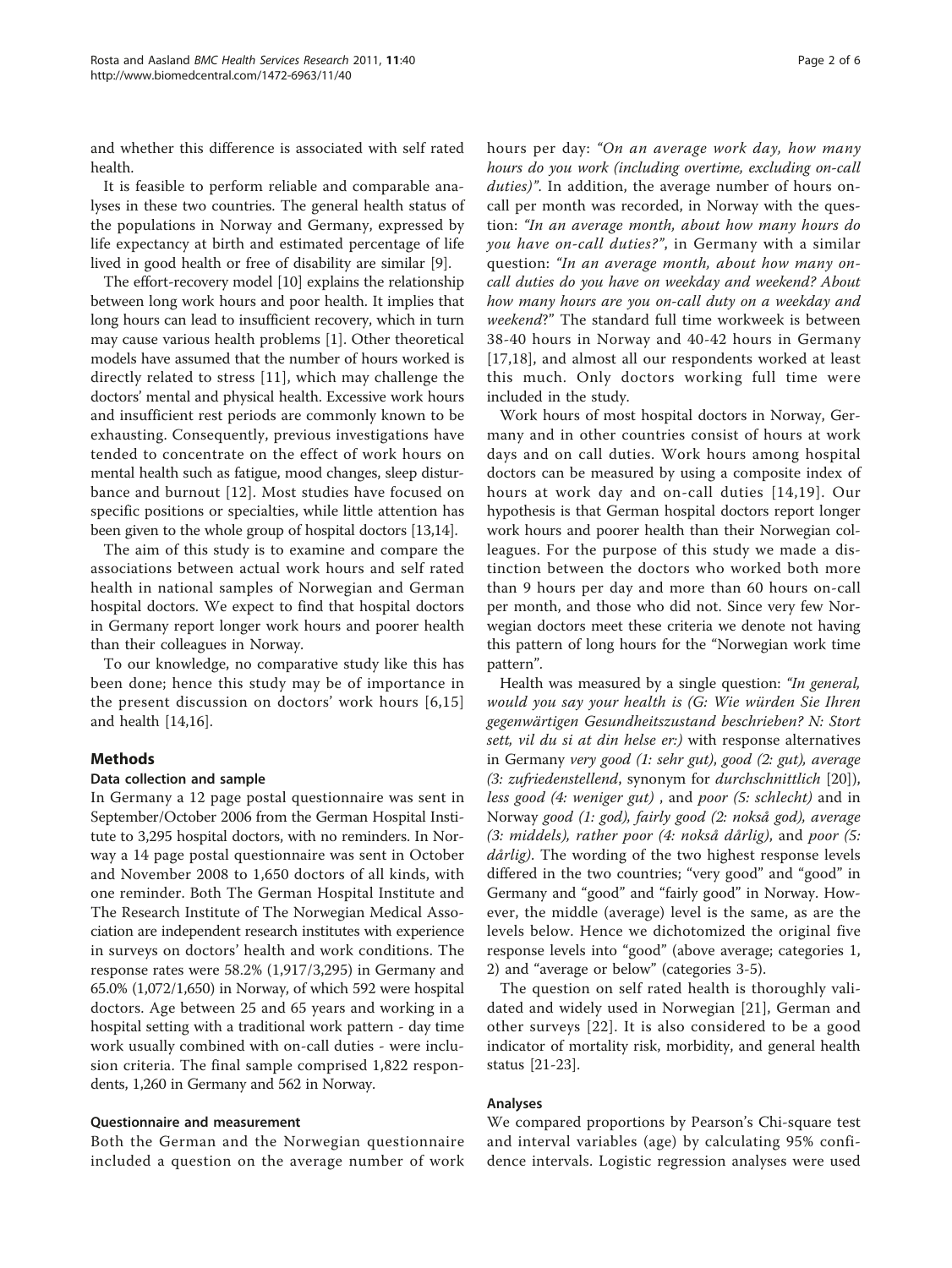to assess the simultaneous effects of workplace country, age, gender and work hours on self rated health. Units with missing items were excluded. SPSS, version 17.0 was used for the analyses.

#### Results

# Sample characteristics

The gender distribution was similar in Germany and Norway, with 62.1% (783/1260) and 58.2% (327/560) males respectively. The German doctors were significantly younger, with a mean age of 42.7 (95% CI 42.1 to 43.3) vs. 48.6 (47.5 to 49.7) years for males, and 38.6 (37.9 to 39.4) vs. 42.7 (41.5 to 43.8) years for females.

#### Work hours and health

Work hours and self rated general health are shown in Table 1. The work hours per day and on-call duties per month were significantly lower among both female and male hospital doctors in Norway than in Germany. A considerable lower proportion of Norwegian doctors exceeded a 9 hours' work day plus 60 hours on-call per month.

In both countries, male doctors worked significantly longer days and female doctors more hours on-call. However, we found no sex differences in the prevalence of Norwegian work time pattern (data not shown).

The majority of the doctors in both countries reported good health, but this proportion was significantly lower in Germany (Table 1). There were no gender differences in self rated health in either country (data not shown).

In a logistic regression model (Table [2,](#page-3-0) Model I) the simultaneous effect of sex, age and work country on self rated health was explored. The model fit the data fairly

# **Discussion**

The present study shows how self rated health is associated with hospital doctors' work hours in Norway and Germany. German doctors work considerably longer hours and report significantly lower rates of good self rated health than their Norwegian colleagues.

The Norwegian work time pattern (Table [2\)](#page-3-0) was a significant predictor of good self rated health. This can partly be explained by more recovery time [[1](#page-5-0),[10](#page-5-0)] and less strain related to long work hours [[11](#page-5-0)]. In a logistic regression, the effect of working in Norway was a stronger independent predictor of good self rated health than following the Norwegian work time pattern. This suggests that cultural factors other than the actual work time pattern account for part of the observed difference in self reported health.

Hospital doctors' work conditions are strongly associated with the work organisation [[24](#page-5-0)] and the national directives [\[15\]](#page-5-0). Thus, the national regulations of work conditions - all aspects of work life including salary, control over clinical work and professional autonomy, collegial support and work time - may impact on the doctors' health.

There are considerable differences in work conditions for doctors in the two countries. A recent study on job satisfaction of Norwegian and German hospital doctors shows that Norwegian doctors enjoy a higher level of

| $\mathbf{m}$ run anne. Data are 70 (n) or respondents                                                               | All hospital doctors |                  | Male hospital doctors |                  | Female hospital doctors |                  |
|---------------------------------------------------------------------------------------------------------------------|----------------------|------------------|-----------------------|------------------|-------------------------|------------------|
| Variable                                                                                                            | Norway %<br>(n)      | Germany %<br>(n) | Norway %<br>(n)       | Germany %<br>(n) | Norway %<br>(n)         | Germany %<br>(n) |
| Hours per work day                                                                                                  |                      |                  |                       |                  |                         |                  |
| $\leq 8$                                                                                                            | $31.3*$ (157)        | $9.0*$ (99)      | $23.3*$ (70)          | $8.8*$ (67)      | $43.2*$ (86)            | $9.6*$ (32)      |
| $8.1 - 9.0$                                                                                                         | $42.0*$ (211)        | $32.1*$ (352)    | $42.5*$ (128)         | $29.3*$ (223)    | 41.2 (82)               | 38.5 (129)       |
| > 9                                                                                                                 | $26.7*$ (134)        | 58.8 *(644)      | $34.2*$ (103)         | $61.8*$ (470)    | $15.6*$ (31)            | $51.9*(174)$     |
| Hours on-call duty per months                                                                                       |                      |                  |                       |                  |                         |                  |
| $\circ$                                                                                                             | 27.6 (134)           | 30.6 (316)       | 29.1 (85)             | 34.4 (245)       | 25.5 (49)               | 22.1(71)         |
| $1 - 60$                                                                                                            | $54.1*$ (263)        | $6.0*$ (62)      | $58.2*$ (170)         | $5.4*$ (38)      | $47.4*$ (91)            | $7.5*$ (24)      |
| > 60                                                                                                                | $18.3*$ (89)         | $63.4* (656)$    | $12.6*$ (37)          | $60.3*$ (430)    | $27.1*$ (52)            | 70.4* (226)      |
| Norwegian work time pattern (not having the<br>combination of >9 hours work day and >60 hours on-call<br>per month) |                      |                  |                       |                  |                         |                  |
| Excl. doctors with "0" on-call duties                                                                               | $96.1*$ (332)        | 53.9*(386)       | 96.0* (194)           | $52.1*$ (241)    | $95.8*$ (135)           | 57.3* (139)      |
| Incl. doctors with "0" on call-duty                                                                                 | $97.1* (465)$        | $67.8*$ (696)    | $97.2*$ (279)         | $68.5*$ (486)    | $96.8*$ (184)           | $66.5*$ (210)    |
| Self rated health as good                                                                                           | 88.1* (450)          | $63.3* (698)$    | 88.3* (272)           | $62.9*$ (480)    | 88.1* (177)             | $64.1*$ (218)    |

Table 1 Work time and self rated health of hospital doctors in Norway and Germany, aged 25-65 years and employed in full time. Data are % (n) of respondents

\* p < 0.0001, differences between countries using Pearson' Chi-square test.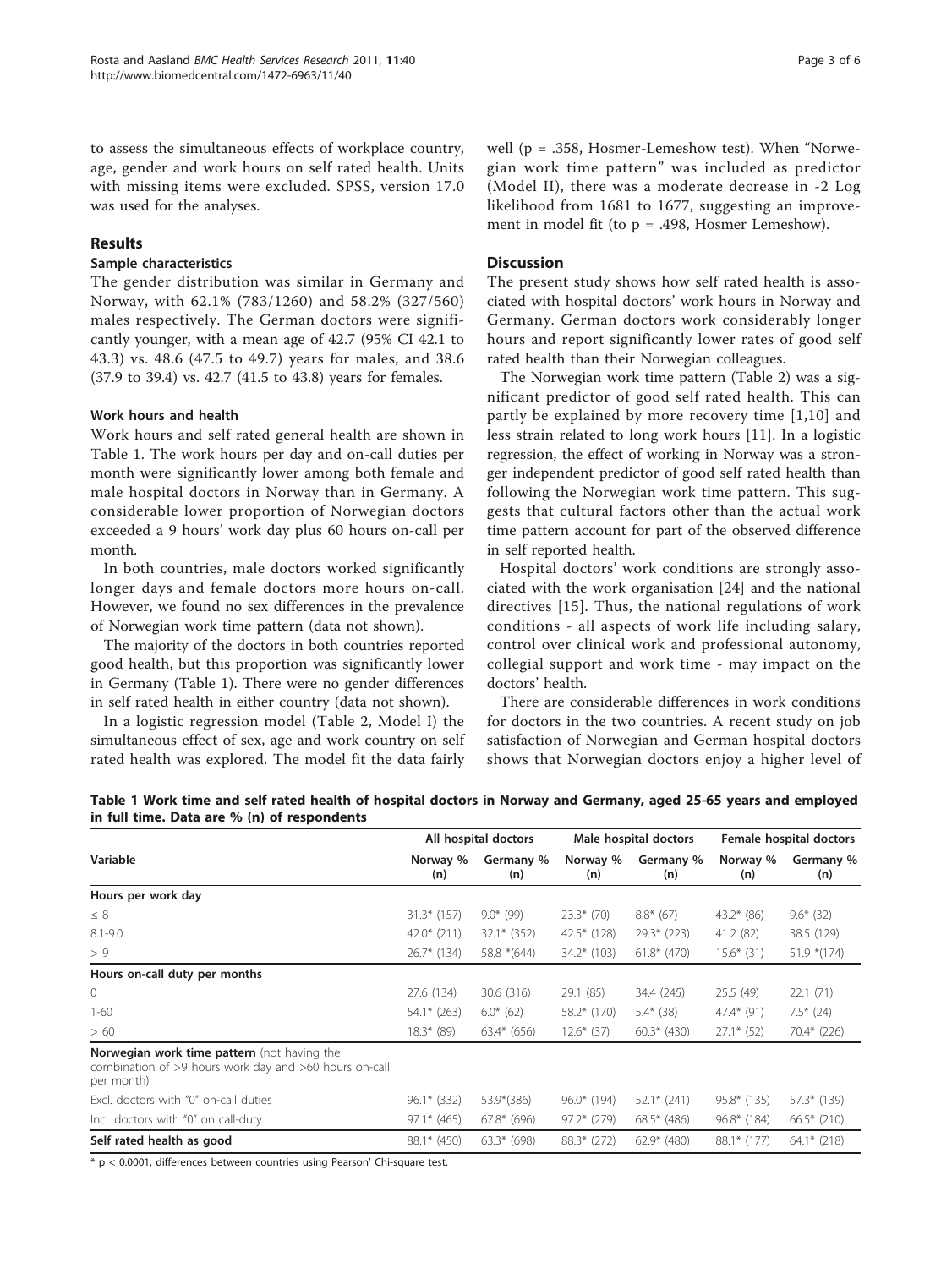|                                 | Model I   |                         |         | Model II |                        |        |  |
|---------------------------------|-----------|-------------------------|---------|----------|------------------------|--------|--|
| Predictor                       | <b>OR</b> | 95% C.I. for OR         | р       | OR.      | 95% C.I. for OR        | р      |  |
| Male                            | 1.06      | $.82 - 1.37$            | .642    | 1.07     | $0.83 - 1.38$          | 0.625  |  |
| Age 25 to 44                    | 1.59      | 1.24-2.04               | < 0.001 | 1.66     | $1.29 - 2.14$          | < .001 |  |
| Working in Norway               | 4.50      | 3.30-6.14               | < 0.001 | 4.17     | $3.02 - 5.73$          | < .001 |  |
| Norwegian work time pattern (‡) |           |                         |         | 1.35     | $1.03 - 1.77$          | 0.031  |  |
| Hosmer-Lemeshow test            |           | $\gamma^2 = 5.5$ , df 5 | .358    |          | $\gamma^2$ = 6.4, df 7 | .498   |  |

<span id="page-3-0"></span>Table 2 Logistic regressions with good self rated health as response variable, without (Model I) and with (Model II) the Norwegian work time pattern. 1 503 full time hospital doctors in Germany and Norway

(‡) Not having the combination of working more than 9 hours a day and more than 60 hours a month on-call.

job satisfaction, suggesting a better work atmosphere in Norwegian hospitals, with lower physical burden, better collegial environment, more professional autonomy, more control over clinical work and shorter work hours [[8\]](#page-5-0). That job satisfaction and other work conditions are determinants of health are well documented [[25,26\]](#page-5-0). In Germany, several regulations and restrictions on doctors' remuneration and workload have been implemented during the last few years. The workload, expressed by increasing patient throughput and a corresponding reduction in the average duration of hospital stay, has increased. The situation is aggravated by understaffing and increasing migration of German doctors to other countries, often motivated by unacceptable work conditions [[27\]](#page-5-0). In 2006 work hours increased from 38.5 to 40 or 42 hours per week for most of German hospital doctors without a corresponding increase in salary [\[18](#page-5-0)]. Working overtime - usually uncompensated - is considered the norm in German hospitals [\[28\]](#page-5-0). In Norway, regular weekly hours for hospital doctors have remained stable at 38 to 40 for the last decade [[17\]](#page-5-0) with a steady growth in salary [[29](#page-5-0)]. Norwegian hospital doctors also have a lower workload in terms of number of hospital dismissals and more practising doctors per capita [\[30](#page-5-0)].

Another cultural difference might lie in the adherence to mandatory regulations of hospital doctors' work time. According to a member survey of the German doctors union [[28\]](#page-5-0) and a report of the Norwegian Medical Association [[31](#page-5-0)], the majority of doctors in German hospitals (59%) complained about the renege on stipulated maximum weekly work hours, while only 30% of the Norwegian hospital doctors reported a pressure from the hospital administrations to deviate from the work time agreements. Respect for work time regulations and a good balance between professional and private life seem to be important cultural values in Norway. In the most recent European Working Conditions Survey [[32\]](#page-5-0), Norway was found to have the second-lowest average weekly work time, and the lowest percentage among European countries of employees with a weekly work time over 48 hours.

According to the job demand-control model of Karasek and Theorell [[33](#page-5-0)], high job demands (workload) in combination with low job control (autonomy, decision latitude) may have negative health effects, and work overload has been shown to be a significant stressor among doctors [[11\]](#page-5-0). A Norwegian study documents that stress among doctors increases with increasing voluntary or involuntary overtime [[34\]](#page-5-0). A recent survey of Dutch full-time employees concludes that involuntary overtime without reward represents a threat to the workers' health [\[35\]](#page-5-0).

Thus, the significantly lower percentage of doctors in Germany with good self reported health could be ascribed not only to the higher amount of work hours on weekdays and on call duties, but also to negative aspects of the work organization such as higher work load, less autonomy in job-related decisions combined with less control over work hours and higher demand for uncompensated overtime. Unfortunately we did not have comparable data on these worklife aspects for the present study.

In terms of health care policy, better work time control could be the first step to improve doctors' health. Work time reduction and control have traditionally been seen as a feature of health care in the European work time regulations [[2-5](#page-5-0)]. Good professional climate, high professional autonomy and monetary recognition of clinical work are also essential [\[11,33](#page-5-0)-[35\]](#page-5-0). The health of the doctors is an important public health issue with direct bearing on the quality and stability of health care systems, as well as on the doctors' well-being [[1,13,14,16](#page-5-0)].

#### Strengths and limitations

The strength of this study lies first and foremost in the comparative and representative datasets, making the results generalisable to the entire population of hospital doctors in Germany and Norway. The high validity of the self rated health question [[22,23\]](#page-5-0), similarities in measurement methods, and comparable elements of work hours are also strengths of the study.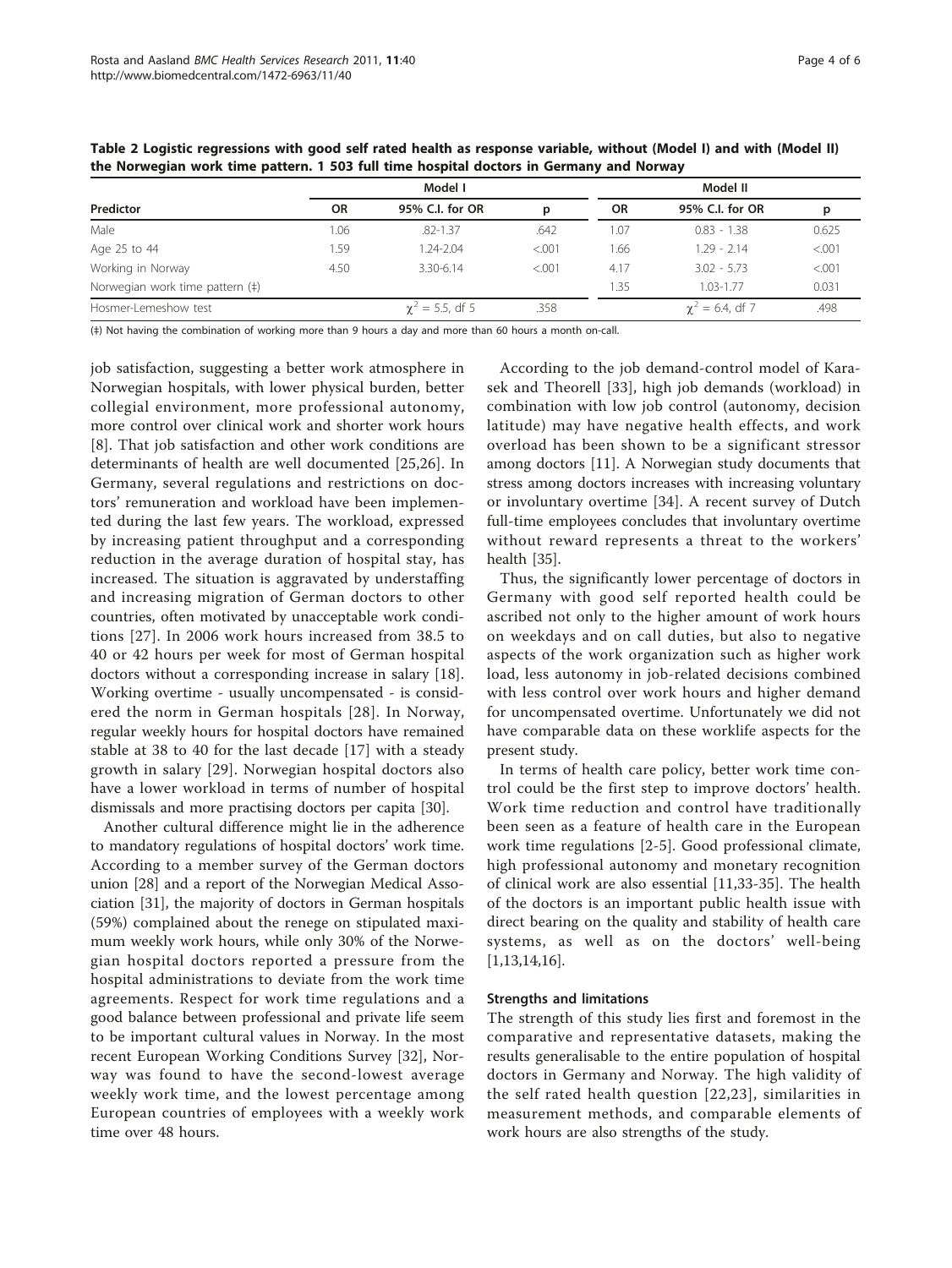One limitation is clearly a possible cultural difference in health perception. According to the "World Value Survey" [[36\]](#page-5-0) 79.5% of Norwegians rate their subjective health as "good or very good", compared to 71.6% in Germany, indicating either a difference in health perception or an actual difference in population health. The latter is more or less ruled out by data from the "Atlas of the Health in Europe" [\[9](#page-5-0)] where the general health status expressed by estimated percentage of life lived in good health or free of disability is similar in Norway (male: 92.2%, female: 90.1%) and Germany (male: 92.1%, female: 90.7%). Furthermore, in a recent Finnish study on self rated health [[23\]](#page-5-0) it is argued that doctors "probably share a fairly similar general understanding of what constitutes health and what information is essential to describing it", indicating that the intercultural reliability of our health measure should be sufficient, particularly since our respondents are all doctors.

The fact that the two highest response levels of the health question had different wordings is of concern. However, since the "average" and the lower levels were identical, the dichotomization of this measure should make the two samples directly comparable.

One might speculate whether the two year time difference between the surveys (2006 in Germany and 2008 in Norway) may affect the results, but this does not seem to be the case. Between 2006 and 2008, the regulations of contracted weekly hours (N: 38-40 hours; G: 38.5-42 hours) and the maximum weekly hours including on-call of hospital doctors (N: 60 hours; G: 66 hours) remained unchanged [\[17,18,37](#page-5-0),[38\]](#page-5-0). According to a recent analysis, the satisfaction with work time among Norwegian hospital doctors was found to be stable from 2000 to 2006 [\[39\]](#page-5-0). In Germany, reports about poor working conditions, including low income, high workload and long work hours among hospital doctors continued from 2006 to 2008 [\[18\]](#page-5-0).

A further limitation is the relatively low response rates. This may reflect a limited willingness to participate in surveys compared with other Europeans [[40](#page-5-0)]. Another reason for non-response could be that the doctors did not find time to complete the questionnaire. Nevertheless, it should be noted that despite the fact that no reminder was sent in Germany, response rates of 58.2% and 65% are better than in many other doctor surveys [\[19\]](#page-5-0).

The intensity of on-call duties from home was not measured in Germany. Many doctors perform on-call duties from home up to every other day, as "backup cover". It should also be taken into account that scientific and administrative tasks are often carried out at home after regular work hours. These factors would increase the actual work time still further.

Differences in specialty patterns might explain some of our findings. In Norway, 14.5% of the respondents worked in the surgical domain, 34.0% in internal medicine and

51.5% in other specialties. In Germany the respective proportions were 29.7%, 29.1% and 41.2%. In Germany daily work hours were identical (median 10 hours) and monthly hours on-call higher among surgeons (median 128 hours) than in internal medicine (median 112 hours). In Norway surgeons and internal medicine doctors worked similar hours, median 9 hours per day and 19-20 hours on call per month. However, the inclusion of specialty as categorical variable in our logistic model (table [2\)](#page-3-0) did not make any significant difference.

In our final model (table [2\)](#page-3-0) we have included work hours, age, sex and workplace country as possible predictors of good self reported health. It is likely that also other variables such as coping, other workplace hazards or local regulations affect the relationship between work hours and health [[1](#page-5-0),[35](#page-5-0)], but such data have not been available for this study.

Furthermore, the study only includes doctors who are currently working in hospitals, and not those who have already left their jobs due to excessive demands or ill health. At present, there is an increasing influx of German doctors to other professions or to other countries, including Norway - usually driven by demanding work schedules and excessive work hours [[7,27\]](#page-5-0). Therefore, it would be interesting to collect data from the hospital doctors in Germany who have moved to Norway, and compare with the doctors still working in German hospitals.

# Conclusion

The current study contributes to the international literature on work time of hospital doctors in particular by documenting an association between work hour patterns and self rated health. A lower percentage of German hospital doctors reported self rated health as "good", and controlled for other possible cultural differences, the work time pattern was a significant predictor of self rated health. Improved work organisation, in the form of reduced work hours, as well as better control over own work time, preferably combined with lower work load and reward for overwork are recommended strategies to improve doctors' health.

#### Acknowledgements

The authors wish to thank all hospital doctors who have supported this study by participating in the survey. The data collection among German doctors was supported by The German Research Foundation ("Deutsche Forschungsgemeinschaft", DFG). The Sickness Compensation Fund for Doctors ("Sykehjelps- og pensjonsordningen for leger", SOP) funded the Norwegian part of the study. Neither of the funders had any role in the design, data collection, analysis and interpretation of the study.

#### Author details

<sup>1</sup>The Research Institute of the Norwegian Medical Association, P.O.B 1152 Sentrum 0107 Oslo, Norway. <sup>2</sup>The Research Institute of the Norwegian Medical Association, P.O.B 1152 Sentrum 0107 Oslo, Norway. <sup>3</sup>Institute of Health and Society, Department of Health Management and Health Economics, University of Oslo, Norway.